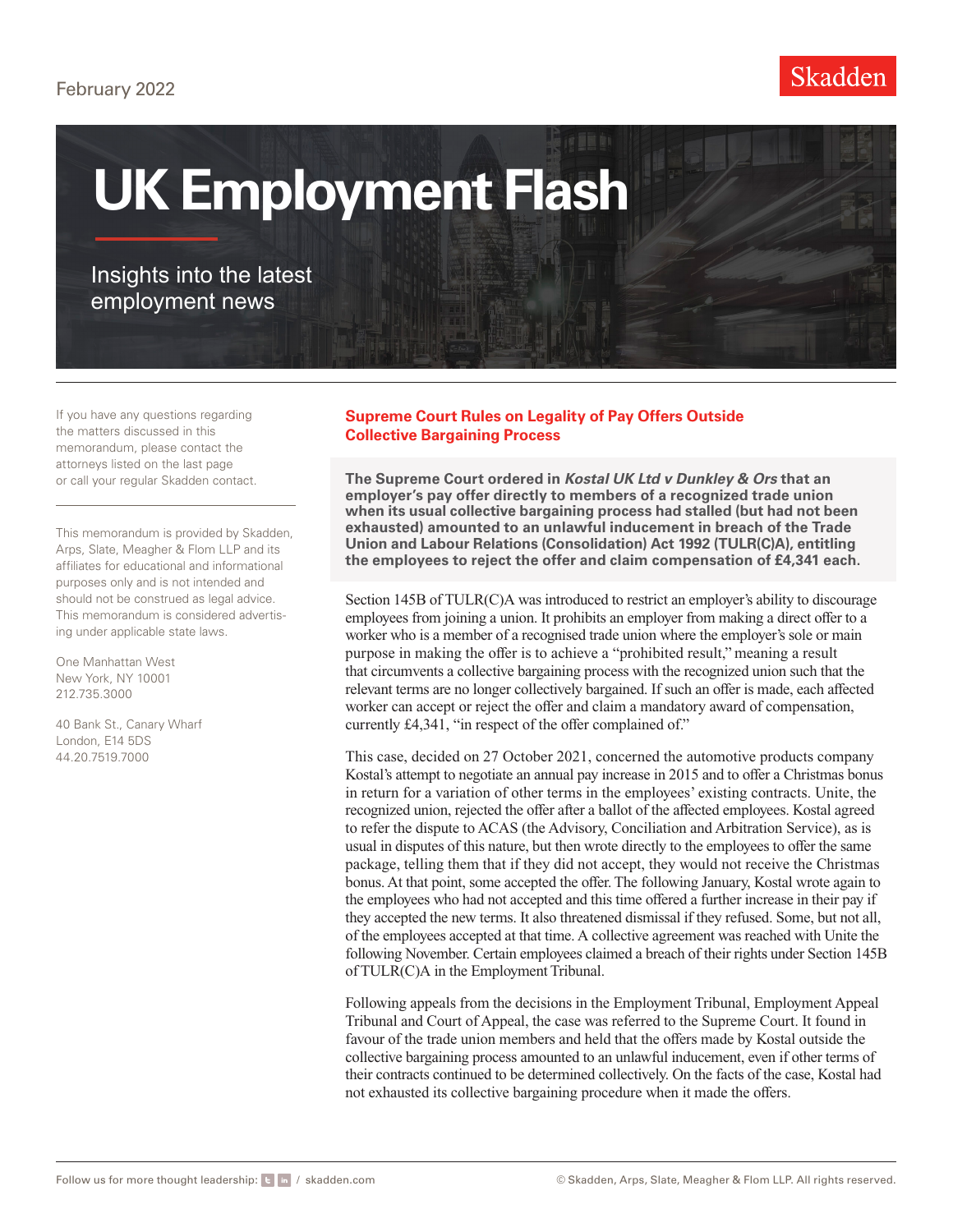The Supreme Court noted that "an employer which has recognised a trade union for the purpose of collective bargaining and agreed to follow a specified bargaining procedure cannot be permitted with impunity to ignore or by-pass the agreed procedure, either by refusing to follow the agreed process at all or by being free to drop in and out of the collective process as and when that suits its purpose."

The employees' case, as asserted, would have had the practical effect of preventing the employer from implementing a pay increase or offering new terms and conditions to the workforce until an agreement is reached collectively. However, the Supreme Court went on to say that if the collective bargaining procedure with the recognised trade union has been followed and exhausted, there is nothing to stop the employer from making a direct offer to its employees — this would not give rise to a breach of s.145B as, once the procedure has been exhausted, it is no longer possible for the term(s) to be determined by collective agreement. In that case, "it cannot be said that the purpose of making direct offers was to procure the result that terms will not be determined by collective agreement when that otherwise might well have been the case."

#### **Takeaways**

Employers should ensure that:

- their collective bargaining procedures are clear as to when the collective bargaining process had been exhausted; and
- any attempt to make an offer direct to employees is taken only once the employer genuinely and in good faith believes its processes have been exhausted.

#### **High Bar for Causation in Whistleblowing Dismissal Claims Clarified**

**In** *Secure Care UK Ltd v Mott***, the Employment Appeal Tribunal overturned a finding of unfair dismissal in a whistleblowing claim where the whistleblower had been made redundant after making a number of protected disclosures. The Employment Appeal Tribunal held that the protected disclosures needed to be the "sole or principal reason" for the dismissal for it to be unfair.** 

The claimant in this case, Mr Mott, worked as a logistics manager for Secure Care UK Ltd and made several complaints to his employer regarding staff shortages, long working hours, lack of rest breaks and other staffing issues, which he argued amounted to a breach of health and safety regulations. Mr Mott was dismissed by reason of redundancy approximately six weeks later alongside

two other staff members. He brought a claim for unfair dismissal pursuant to s. 103A Employment Rights Act 1996 (the Act), alleging that he had been selected for redundancy because of the protected disclosures he had made.

The Employment Tribunal (ET) upheld the complaint, finding that three of the claimant's nine disclosures met the statutory test for protected disclosures. These included the claimant (i) emailing several people at the company, including the senior manager, asserting that certain shift arrangements would not allow for adequate rest breaks for staff, (ii) emailing the senior manager and generally expressing his concerns that control room objectives could not be met if staffing levels were further reduced, and (iii) pointing out possible breaches by the company of the Care Quality Commission Regulations 2009, health and safety law, and the Working Time Regulations 1998. The ET held that, while there was a genuine redundancy situation, the claimant raising his concerns had a "more than trivial impact" on the decision to provisionally select him for redundancy and therefore, he had been unfairly dismissed.

The employer appealed, and on 23 February 2021, the Employment Appeal Tribunal (EAT) overturned the ET's finding on two grounds. First, the ET had applied the test for detriment by reason of making a protected disclosure under s. 47B of the Act, considering whether the protected disclosures "materially influenced" the employer's treatment of the claimant. The correct test applicable to an unfair dismissal claim under s. 103A of the Act, however, is whether the protected disclosures were the "sole or principal" reason for dismissal, which is a higher standard. Second, the ET had failed to confine its consideration to the three complaints that it had found amounted to protected disclosures, rather than the combined effect of all nine communications, some of which related to general staffing concerns. The EAT remitted the case back to the ET to consider these issues.

#### **Takeaways**

This case serves as a helpful reminder that the correct test of causation to be applied when an employee has been dismissed due to making protected disclosures is whether the disclosures were the "sole or principal reason" for dismissal. If a worker has suffered detriment short of dismissal as a result of having made protected disclosures, on the other hand, the test is whether the disclosures "materially influenced" the employer's treatment of the claimant. Employees, potentially tempted to make protected disclosures when their employment is at risk, will benefit from automatic unfair dismissal protection only if their protected disclosure constitutes the principal reason for the dismissal.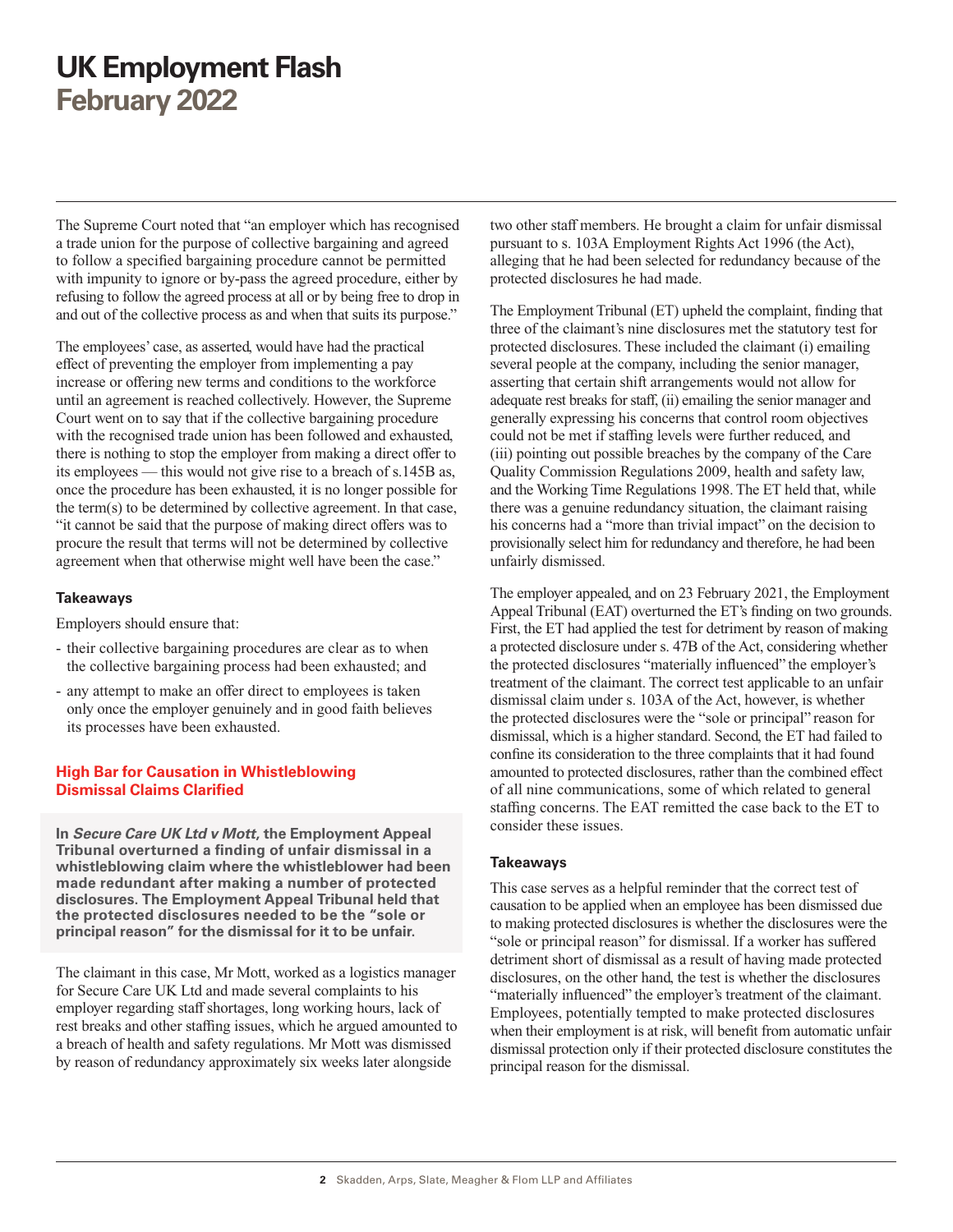#### **Government Consultation Suggests Making Flexible Working the Default**

**The Department for Business, Energy and Industrial Strategy published a consultation paper in autumn 2021 seeking views on proposals to reform the flexible working regulations so as to make the right to request flexible working arrangements a "day one entitlement." Several representative bodies, including the City of London Law Society's Employment Law Committee, have submitted their positive responses.**

In light of extensive changes to working practices in response to the COVID-19 pandemic and commitments in the U.K. government's 2019 election manifesto to make flexible working the default model for employees in the U.K., the Department for Business, Energy and Industrial Strategy published a consultation paper in autumn 2021 seeking views from the public on proposals to reform flexible working regulations.

Currently, employees in the U.K. have the right to request flexible working arrangements (for example, working remotely or part time) once they have 26 weeks of continuous service.

The key proposals and considerations include:

- making the right to request flexible working patterns an entitlement from the first day of employment (a "day one entitlement"), rather than requiring 26 weeks of continuous service. This could include job applicants and employees still in their probationary period and would encourage employers to consider flexible working issues early in the recruitment process;
- whether the eight business reasons employers can currently give for refusing an employee's flexible working request (which include the burden of additional costs, ability to meet customer demand, inability to reorganize work among existing staff or recruit additional staff, and detrimental impact on quality of work or performance) all remain valid, or whether additional or different reasons should be included to address changes to the workplace brought about by the pandemic;
- requiring employers to suggest alternative arrangements to employees if they are unable to grant a flexible working request and an alternative is possible, rather than the current requirement to accept or reject the request;
- potentially allowing employees to make more than one flexible working request a year, for example, where an employee's personal circumstances have changed within any 12-month period;
- potentially reducing the current three-month period during which an employer has to provide a response to an employee's flexible request; and

- finding ways to encourage more employees to use their ability to request a temporary flexible working arrangement.

Importantly, despite the title of the consultation, the proposals do not change the current fundamental position that the employee's right is only a right to **request** flexible working conditions, rather than a default right to work flexibly. In addition, the U.K. government does not currently plan to introduce a statutory requirement for employers to state in job postings whether flexible working will be possible.

While employers are expected to handle employees' requests reasonably — for example, by following the ACAS Code of Practice — employers are not subject to a reasonableness test when deciding whether to grant or refuse a flexible working request. There is no current proposal to change this, although introducing a requirement that employers suggest an alternative would likely encourage further discussion about what constitutes a reasonable assessment.

Several organisations, including the Law Society and ACAS, welcomed the government's proposals, as they would encourage employees to make a request at the start of their employment and enable a transparent dialogue between the employer and employee at the start of the relationship. It is to be seen whether legislative changes will be implemented as a result.

#### **Violence and Harassment Convention: Opportunity To Increase Protection Against Sexual Harassment in the Workplace**

**In combination with its response to the 2019 consultation on the prevention of sexual harassment in the workplace, the U.K. government's proposal to ratify the Violence and Harassment Convention No. 190 looks to enhance current protections and place a more active duty on employers to prevent harassment.** 

In our [September 2021 update](https://www.skadden.com/en/insights/publications/2021/09/uk-employment-flash), we reported on the U.K. government's response to its 2019 consultation on the prevention of sexual harassment in the workplace (2019 Consultation). The proposal includes placing a positive duty on employers to prevent sexual harassment and a review of the time limit to bring discrimination claims in the Employment Tribunal.

On 15 November 2021, the government proposed to ratify the Violence and Harassment Convention No. 190 (C190), which recognizes the right to be free from violence and harassment in the workplace. If ratified, the government will need to ensure that all subsequent laws, regulations and policies are consistent with C190. C190 applies to all individuals, including interns, job applicants and volunteers, and all sectors. It also applies to any violence and harassment that is linked to or arises out of work,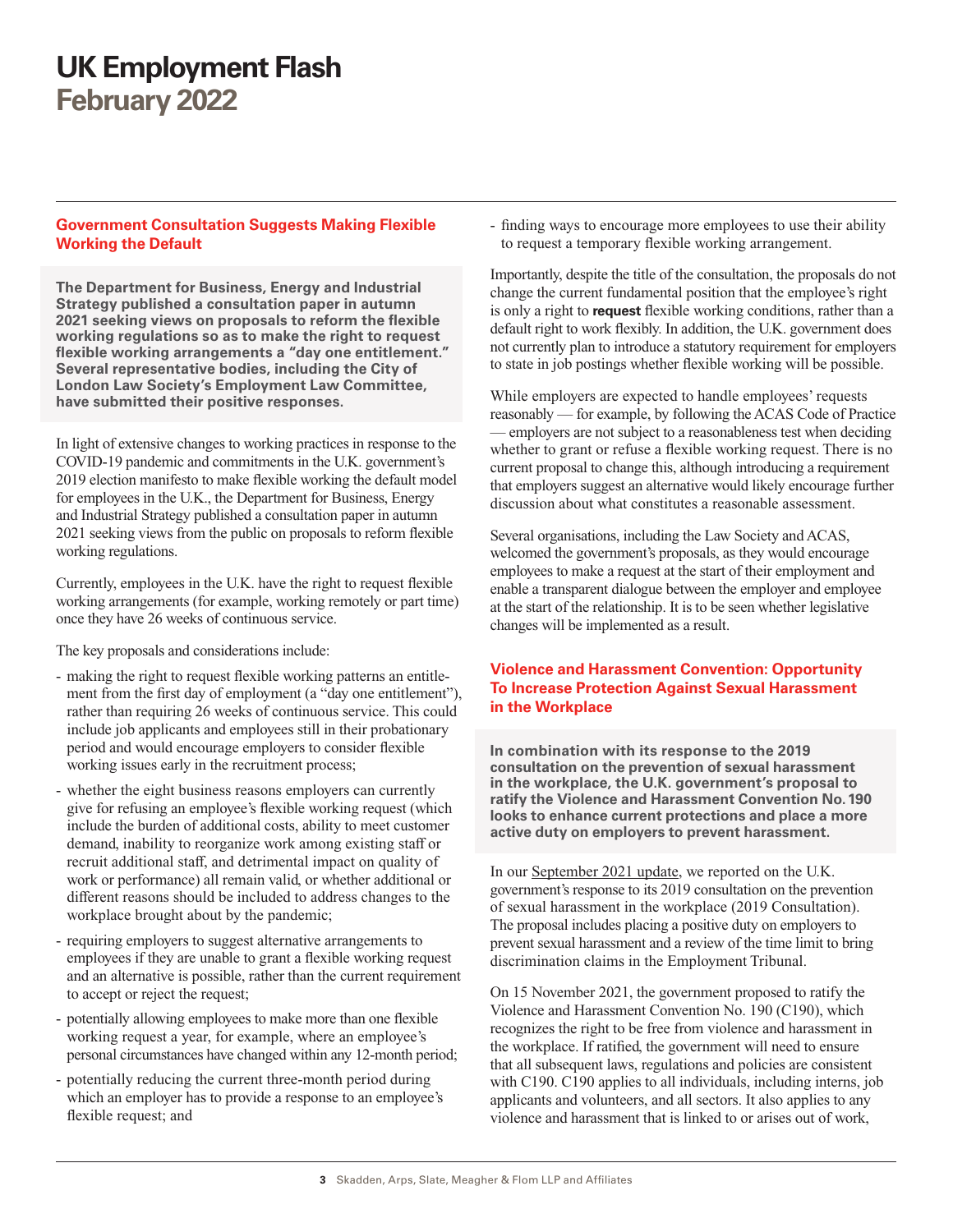which could be at a work-related social event or even during the commute into the office. These are examples of how C190 seems to go further than the protections currently in place in the U.K.

However, the U.K. government does not believe ratification would necessarily require any changes to legislation. Perhaps the intention to make changes to preventing sexual harassment in light of the 2019 Consultation has contributed to the view that no further changes would be needed. However, it is important to note that C190 extends beyond sexual harassment to other forms of violence, so it could easily place additional duties on employers, even if separate measures are brought in by the U.K. government, as is being suggested.

#### **Takeaways**

While neither the ratification of C190 nor the proposals on sexual harassment are yet in motion, it is worthwhile for employers to take note of the general move toward greater protection for all individuals in the workplace. Like the proposals arising from the 2019 Consultation, ratification of C190 is likely to lead to employers taking more active measures, such as improving training and raising awareness through policies and other resources, which is a focus of C190. Another possibility is that C190 would require employers to take greater responsibility in taking measures to prevent any violence or harassment in the first place, and provide active support in any scenario where it does occur. Employers would also have to think about how they can responsibly ensure that those individuals who they have less frequent contact with, or who may not have access to the same materials (such as interns or volunteers) are included in training and have the same support.

Overall, the announcement with regard to C190 is a useful reminder of the considerations many employers already proactively make to prevent harassment at their place of work.

#### **Worker Status: A Tough Gig To Play**

**The debate on the correct status of workers in the gig economy continues. Three recent court decisions shine new light on the factual metrics to be considered, including an unfettered right of substitution, the level of control the employer is able to exercise and mutuality of obligations between the parties.**

As highlighted in our [February 2021 edition,](https://www.skadden.com/insights/publications/2021/02/uk-employment-flash) the debate on the correct status of workers in the gig economy is rapidly developing. In three recent cases, the English courts laid down judgments on whether individuals working in the gig economy had worker status. Under English law, an individual who is a "worker" has a variety of employment rights (*e.g.*, the right to paid holiday, minimum wage and sick pay) but is not granted full employment rights. This has proved to be a key battleground in the gig economy, and the Employment Appeal Tribunal's decisions in *Stojsavljevic and another v DPD Group UK Ltd* (21 December 2021) and *Johnson v Transopco UK Ltd* (18 January 2022), and the Court of Appeal's decision in *Stuart Delivery Ltd v Augustine* (12 October 2021), reinforced the importance for employers to find a balance between the control they exert over individuals engaged to provide services and those individuals' employment status. While worker status hinges on the particular facts, the English courts have considered, among other things, whether the individual is required to perform the services personally or is able to send a replacement (the right of substitution), the extent of the employer's control over the individual and whether there is a mutuality of obligations between the parties.

In *Stojsavljevic and another v DPD Group UK Ltd*, the Employment Appeal Tribunal determined that individual owner driver franchisees (ODFs) who provided parcel delivery and collection services did not have worker status. The EAT held that the ODFs had a broad right of substitution, notwithstanding that in practice the ODFs would only use cover drivers who were also ODFs or drivers of other ODFs. The contractual restrictions on ODFs sourcing drivers to perform delivery and collection services were limited. As a result, the EAT deemed that this genuine right of substitution was not consistent with employee and worker status and that the ODFs were independent contractors.

In *Johnson v Transopco UK Ltd*, a taxi driver who used the Mytaxi app to source passengers in addition to providing rides as a selfemployed taxi driver brought a number of claims against Transopco UK Ltd that, in order to succeed, required him to first establish that he had worker status. Considering the parties' relationship holistically, the EAT determined the driver, Mr Johnson, was not a worker, notwithstanding that he had a limited right of substitution. The EAT held Transopco UK Ltd had limited control over whether its drivers undertook jobs through the Mytaxi app, and there were limited penalties if drivers rejected jobs through the app and focused on their own trade instead. Moreover, the EAT resolved that Mr Johnson did not have a relationship of dependency or subordination to Transopco (unlike previous worker status decisions), which was inconsistent with worker status.

The Court of Appeal decided in *Stuart Delivery Ltd v Augustine* that a courier working for the delivery company was a worker. The court placed particular reliance on the fact that if a courier was not able to find a suitable replacement for a slot they had elected to cover, they would have to complete the slot personally or face penalties. This limited right of substitution was not in line with an independent contractor status, and the court concluded the courier had worker status.